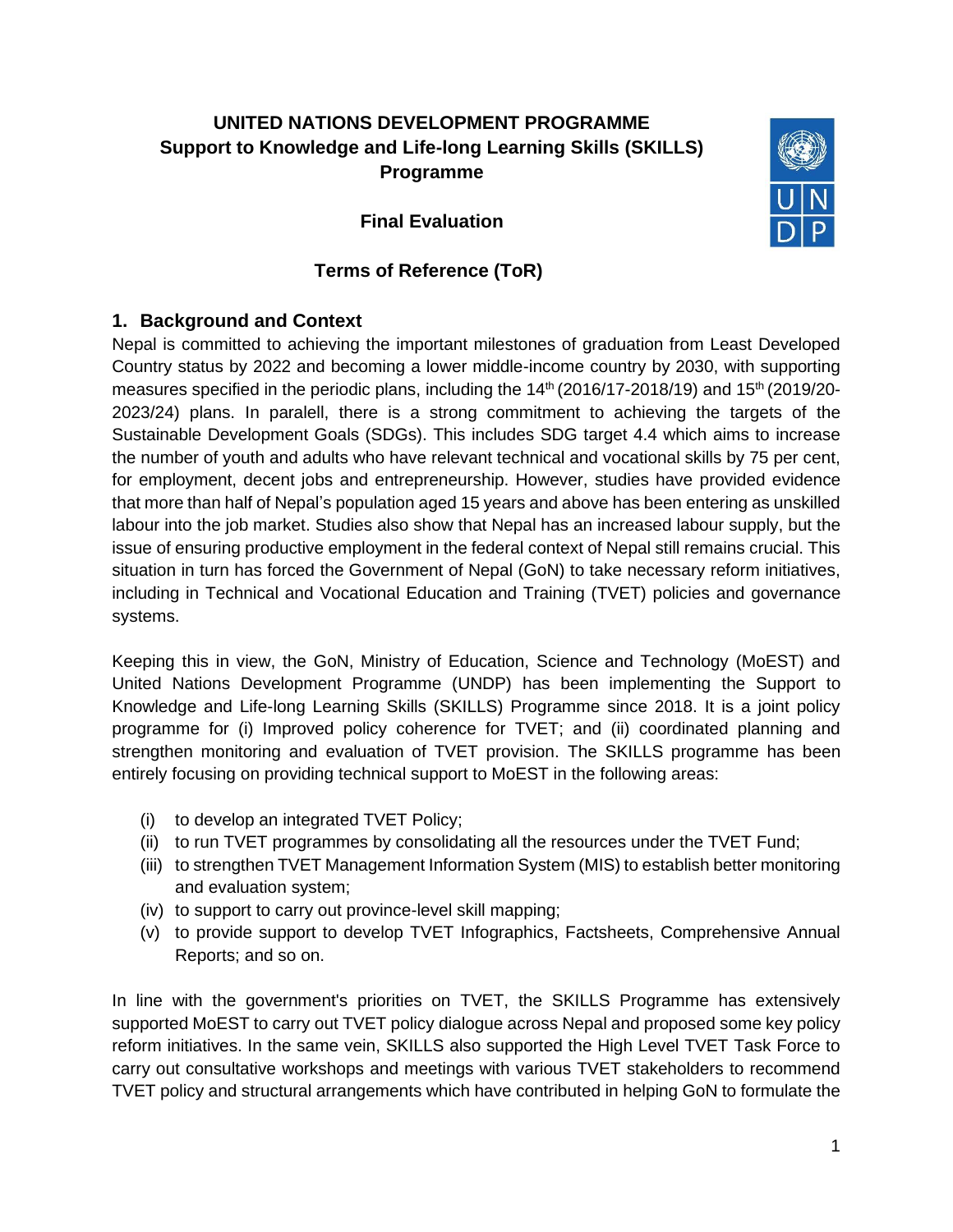recently endorsed National Education Policy, 2019. 'Technical education for all' is one of the prominent features of this policy which aims to prepare capable, efficient, competitive and productive human resources for the economic development of the country.

SKILLS continued to support MoEST to operationalize the web-based National TVET-MIS in synchronizing the TVET related data across the country. This initiative has significantly contributed in increasing coordination between various TVET stakeholders, aided evidencedbased TVET policy-making and planning and helped avoid duplication of programmes.

SKILLS has initiated a skill mapping exercise in Sudurpashchim Province with the aim of identifying gaps between demand and supply of human resources. This exercise focuses on inclusive growth, reflecting the need for people's improved livelihoods in their own villages or communities. In addition, the TVET factsheet, infographics and comprehensive report developed by SKILLS in 2019 informed that TVET institutes have been established in 547 local governments, against the target of the Government to reach to all 753 local governments. These initiatives served as a useful instrument for GoN to increase the access of TVET to the remaining local governments, and equally contributed to set the national targets and indicators of TVET under SDG 4. Based on this, GoN has developed and approved "Sustainable Development Goal 4: Nepal National Framework" with the aim of ensuring equal access for girls/women and boys/men to affordable and quality TVET in order to become active contributors to the society through the acquisition of life skills, innovative skills, and entrepreneurship.

The duration of the Programme is from  $1<sup>st</sup>$  January 2018 to  $31<sup>st</sup>$  December 2020 and the total budget is US\$ 852,000. The Programme is implemented by UNDP under the National Implementation Modality, with leadership of MoEST and in partnership with the Council for Technical Education and Vocational Training (CTEVT) as responsible party.

As the Programme comes to an end on 31 December 2020, UNDP is planning to commission a final evaluation to identify and document achievements, challenges, lessons learned and best practices. The findings of this evaluation will provide guidance for the way forward and future course of actions. Thus, the evaluation report is expected to include specific recommendations for future interventions. The details of the Programme are depicted in Table 1 below:

|                                 | <b>PROGRAMME INFORMATION</b>                                                                                                                                                                                                                                 |
|---------------------------------|--------------------------------------------------------------------------------------------------------------------------------------------------------------------------------------------------------------------------------------------------------------|
| Project/outcome title           | Support to Knowledge and Life-Long Learning Skills (SKILLS)<br>Programme                                                                                                                                                                                     |
| Atlas ID                        | 00085885                                                                                                                                                                                                                                                     |
| Corporate outcome and<br>output | <b>UNDAF/CPD Outcome:</b><br>By 2022, impoverished, especially economically vulnerable,<br>unemployed and under-employed and vulnerable people,<br>have increased access to sustainable livelihoods, safe and<br>decent employment and income opportunities. |

#### **Table 1 – Project Information**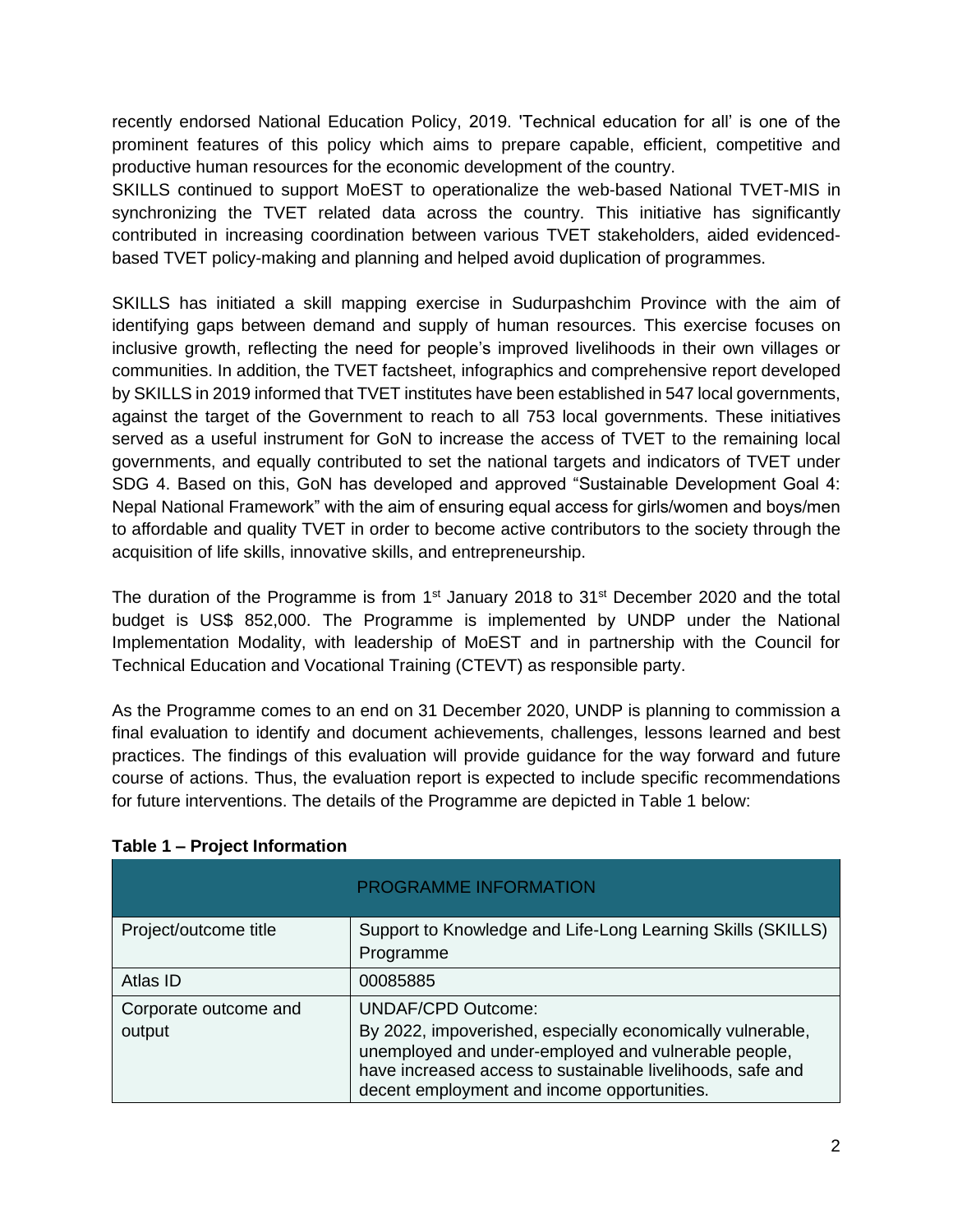|                                                  | CPD Output 1.1: Policy, institutional and capacity development<br>solutions lead to improved disaster and climate resilient<br>livelihoods, productive employment and increased productivity<br>in rural areas. |                    |  |
|--------------------------------------------------|-----------------------------------------------------------------------------------------------------------------------------------------------------------------------------------------------------------------|--------------------|--|
| Country                                          | <b>Nepal</b>                                                                                                                                                                                                    |                    |  |
| Region                                           | Asia Pacific                                                                                                                                                                                                    |                    |  |
| Date (Project document<br>signed)                | 22 June 2018                                                                                                                                                                                                    |                    |  |
| Project dates                                    | <b>Start</b>                                                                                                                                                                                                    | Planned end        |  |
|                                                  | 01-01-2018                                                                                                                                                                                                      | 31-12-2020         |  |
| Project budget                                   | US \$852,000.00                                                                                                                                                                                                 |                    |  |
| Project expenditure at the<br>time of evaluation | USD 432,000 as of May 2020                                                                                                                                                                                      |                    |  |
| Funding source                                   | UNDP:                                                                                                                                                                                                           | <b>USD 600,000</b> |  |
|                                                  | Government of Nepal: USD 252,000                                                                                                                                                                                |                    |  |
|                                                  | Total:                                                                                                                                                                                                          | <b>USD 852,000</b> |  |
| Implementing party                               | Ministry of Education, Science & Technology (MoEST)                                                                                                                                                             |                    |  |

# **2. Objectives and Scope of Evaluation**

## **2.1 Objectives**

The overall objective of the final evaluation is to assess the relevance, effectiveness, efficiency, impact and sustainability of the GoN-UNDP SKILLS programme. The final evaluation will identify and document achievements, challenges, lessons learned and best practices. It will provide a way forward for future course of actions. Thus, the evaluation report is expected to include specific recommendations for future interventions. The specific objectives of the evaluation are as follows:

- (i) to assess the progress against the programme purpose, objectives, outputs and indicators;
- (ii) to assess the approaches and interventions adopted by the programme towards achieving the outputs in line with the Theory of Change and Government's policy relevant to TVET;
- (iii) to ascertain the relevance, coherence, effectiveness, efficiency and sustainability of the programme interventions, including synergies with other UNDP supported efforts;
- (iv) to identify the key achievements and results and their impact, and lessons learned in order to inform the future course of action; and
- (v) to recommend potential new areas of intervention and approaches in the current federal context of Nepal, and in light of the COVID-19 crisis and socio-economic response efforts.

# **2.2 Scope of Evaluation**

The final evaluation should look into the relevance, effectiveness, efficiency and sustainability of the support provided by the programme. It should indicate if the achieved results are in the right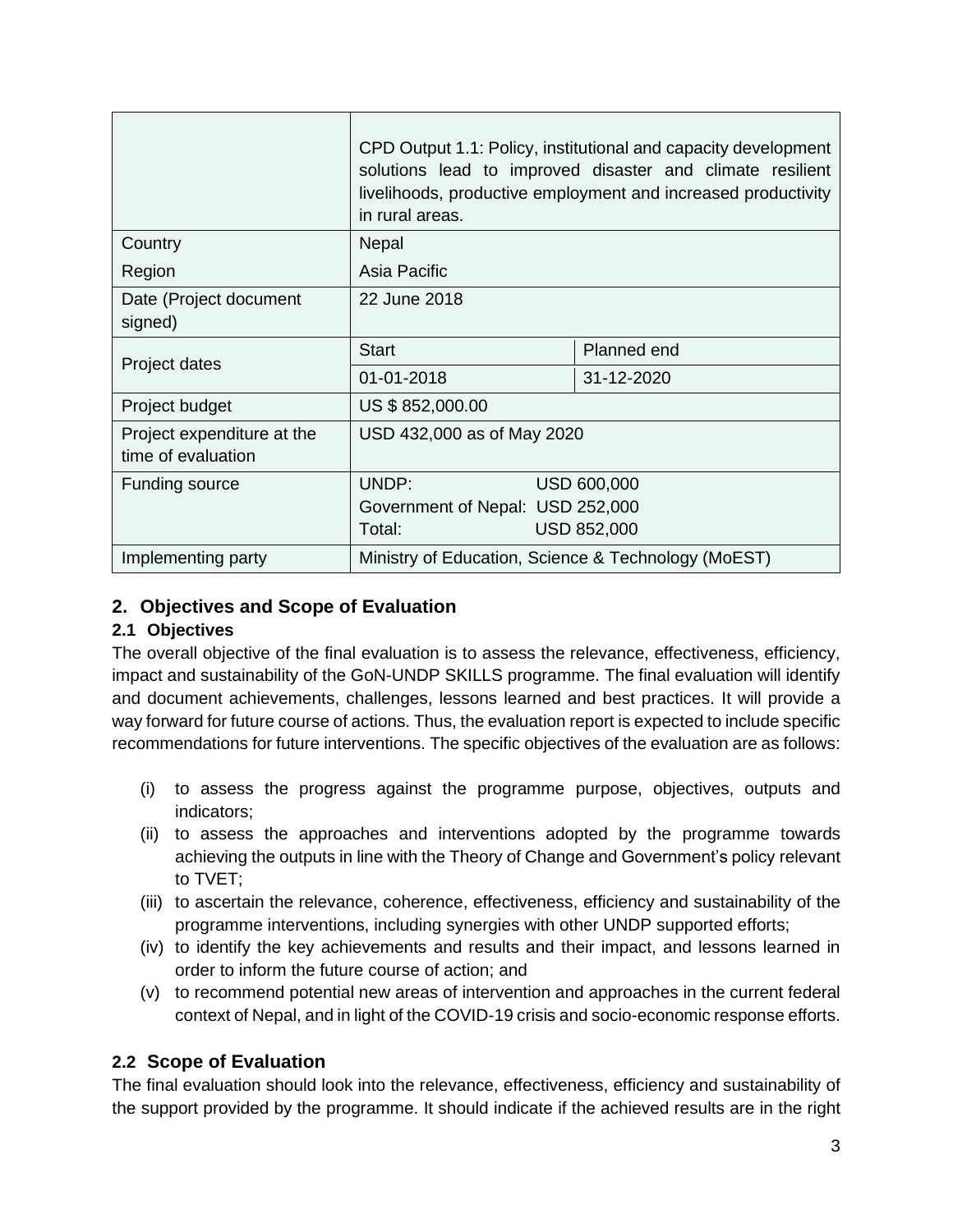direction towards facilitating the implementation of TVET policy in line with the government's policy. Particularly, the evaluation should cover at least the following areas:

Table 2 - Areas of Scope and Descriptions of the Evaluation

| Relevance of the<br>Programme                             | Review the progress against its purpose, objectives, outputs and<br>indicators along with programme documents such as: Theory of<br>Change, Results and Resources Framework, M & E framework,<br>ascertain whether assumptions and risks remain valid.                                                                                                                                                                                                                                  |
|-----------------------------------------------------------|-----------------------------------------------------------------------------------------------------------------------------------------------------------------------------------------------------------------------------------------------------------------------------------------------------------------------------------------------------------------------------------------------------------------------------------------------------------------------------------------|
| Effectiveness,<br>coherence and<br>Efficiency             | Review programme's technical as well as operational approaches<br>and deliverables, quality of results and their impacts (knowledge<br>products developed and utilized and expertise available and<br>transferred, partnership and engagement, coherence with UNDP's<br>planned output/outcome), alignment with national priorities and<br>responding to the needs of the stakeholders) and thereby also<br>deduce conclusions on the relevance and sustainability of the<br>programme. |
| Approach                                                  | Review the programme's approaches, in general and related to<br>gender equality and social inclusion, with particular focus on women<br>and marginalized groups.                                                                                                                                                                                                                                                                                                                        |
| Risk and<br>Opportunity                                   | Review and assess the risks and opportunities (in terms of resource<br>mobilization, synergy and areas of interventions) for future<br>programmes/projects in the same area of work.                                                                                                                                                                                                                                                                                                    |
| Intervention                                              | planning, management and the<br>quality<br>Review<br>assurance<br>mechanism for the delivery of the programme interventions.                                                                                                                                                                                                                                                                                                                                                            |
| Coordination and<br>Cooperation                           | Review coordination and communication process and mechanisms<br>with the stakeholders.                                                                                                                                                                                                                                                                                                                                                                                                  |
| Sharing of<br>Responsibilities                            | Review the management and governing structure of the programme<br>and distribution of responsibilities within the given structure.                                                                                                                                                                                                                                                                                                                                                      |
| Contribution to<br><b>Government's Vision</b><br>or Plans | Assess the contributions of the programme to the Government's<br>policy, plans and programmes.                                                                                                                                                                                                                                                                                                                                                                                          |

#### **3. Evaluation Criteria and Guiding Questions**

The final evaluation will follow the four OECD-DAC evaluation criteria, e.g., Relevance, Effectiveness, Efficiency, and Sustainability including Gender Equality and Social Inclusion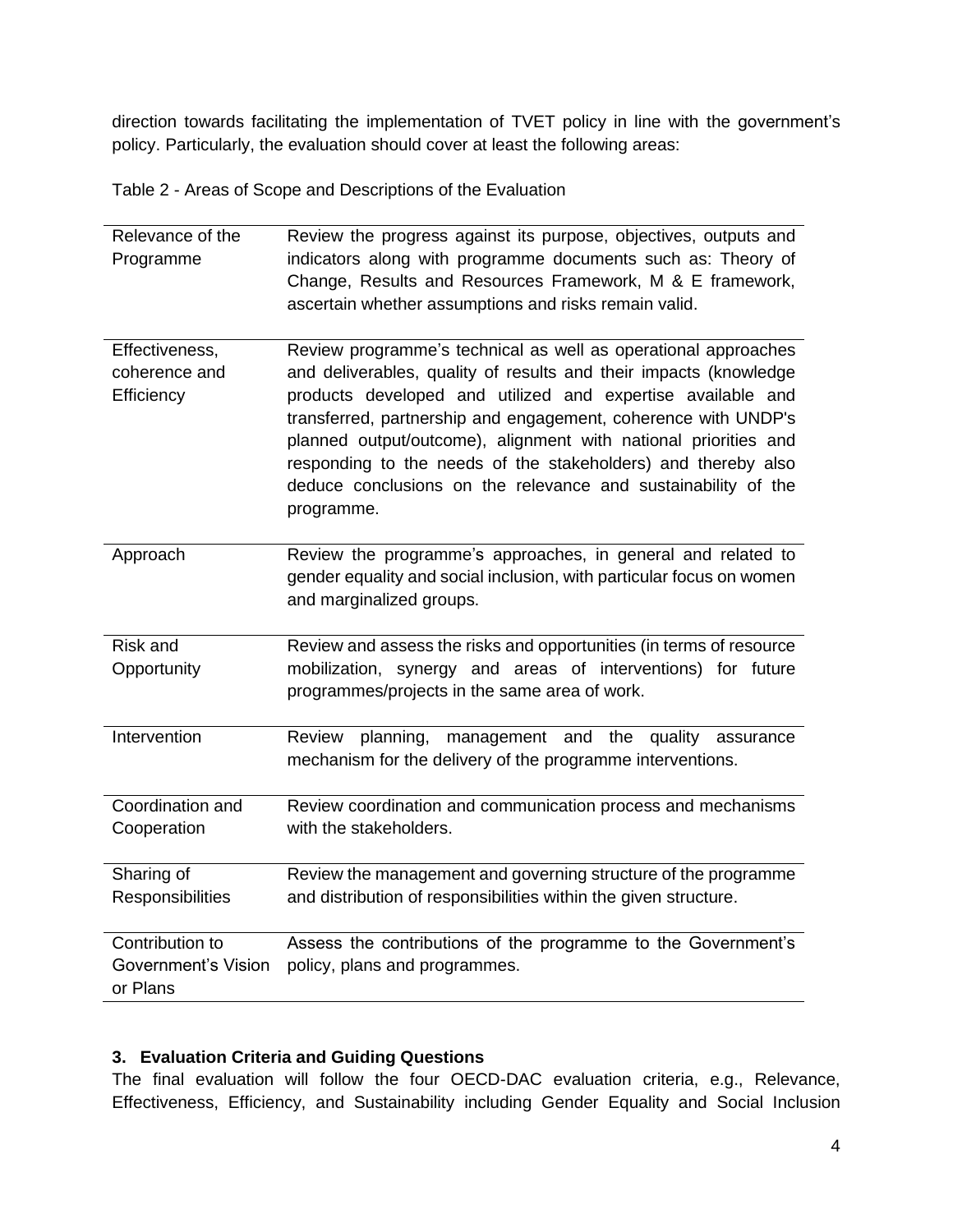(GESI). The evaluation questions and their rationale will be further refined by the evaluation consultant and agreed with UNDP. The set criteria with guiding questions are given in Table 3.

| Table 3 - Criteria and Guiding Questions |  |  |
|------------------------------------------|--|--|
|------------------------------------------|--|--|

| Relevance            | (i) How relevant were the overall design and approaches of the                                                         |
|----------------------|------------------------------------------------------------------------------------------------------------------------|
|                      | programme?<br>(ii) To what extent did the programme achieve its overall objectives?<br>Are the objectives still valid? |
|                      | (iii) To what extent the programme was able to address the needs of                                                    |
|                      | the Government of Nepal in changed context?                                                                            |
|                      | (iv) To what extent did the programme advance any key process for                                                      |
|                      | review and revision of national TVET policy?                                                                           |
|                      | (v) To what extent is the TVET Fund relevant for the COVID-19                                                          |
|                      | pandemic socio-economic response and recovery?                                                                         |
| Coherence            | How well the intervention fit in changed context?<br>(i)                                                               |
|                      | To what extent the intervention is coherence with Government's<br>(ii)                                                 |
|                      | policies and UNDP's planned output/outcome                                                                             |
|                      | To what extent the intervention addressed the synergies and<br>(iii)                                                   |
|                      | interlinkages with other interventions carried out by UNDP or<br>Government of Nepal? (internal coherence)             |
|                      | (iv) To what extent the intervention was consistence with other actor's                                                |
|                      | interventions in the same context or adding value to avoid                                                             |
|                      | duplication of the efforts? (External coherence)                                                                       |
| <b>Effectiveness</b> | To what extent the programme activities were delivered<br>(v)                                                          |
|                      | effectively in terms of quality, quantity and timing?                                                                  |
|                      | (vi) To what extent the planned outputs results were achieved? What                                                    |
|                      | factors have contributed to achieving or not achieving the                                                             |
|                      | intended results?                                                                                                      |
|                      | (vii) To what extent the programme has achieved its planned                                                            |
|                      | objectives?                                                                                                            |
|                      | (viii) Does the GoN/MoEST benefit from the programme's activities? If                                                  |
|                      | so, what and how? What are the issues and the future                                                                   |
|                      | interventions strategies to be addressed?                                                                              |
|                      | (ix) What were the lessons and how were feedback/learning                                                              |
|                      | incorporated in the subsequent process of planning and                                                                 |
|                      | implementation?                                                                                                        |
|                      | To what extent the policy revision process adopted by SKILLS<br>(x)<br>contributed in developing the new TVET policy?  |
|                      | (xi) To what extent the programme interventions like SKILLS mapping                                                    |
|                      | were effective?                                                                                                        |
|                      | (xii) To what extent the repurposing of the programme budget to                                                        |
|                      | respond to the impact of COVID-19 was effective?                                                                       |
|                      |                                                                                                                        |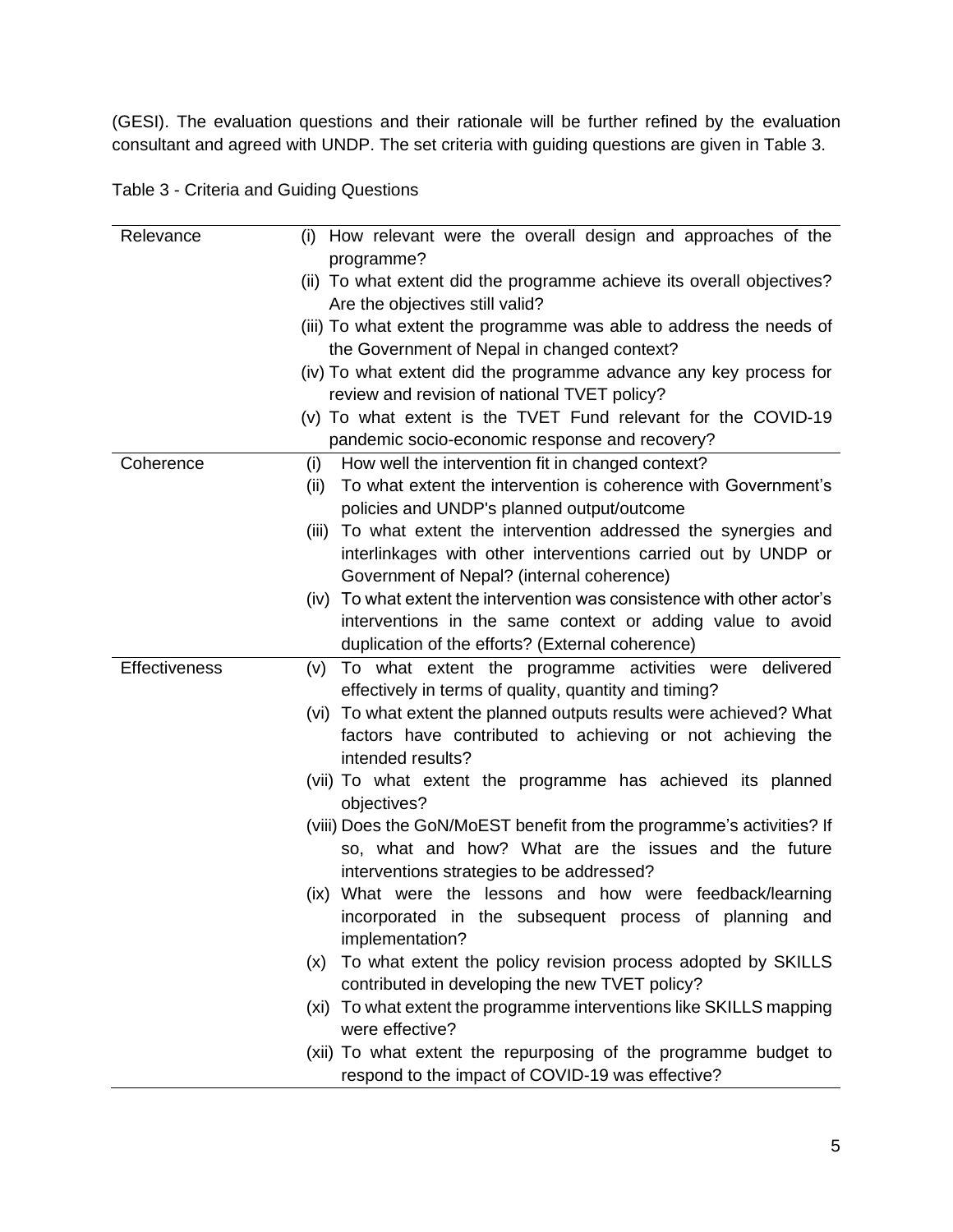| Efficiency          | To what extent have resources (financial, human, institutional and<br>(i)   |
|---------------------|-----------------------------------------------------------------------------|
|                     | technical) been allocated strategically and used efficiently to             |
|                     | achieve the results in timely manner?                                       |
|                     | (ii) To what extent did UNDP and MoEST coordination reduce                  |
|                     | transaction costs and increase the efficiency of SKILLS programme           |
|                     | implementation?                                                             |
|                     | (iii) To what extent did the programme create actual synergies among        |
|                     | agencies and involve concerted efforts to optimize results and              |
|                     | avoid duplication?                                                          |
|                     | (iv) To what extent was the existing programme management structure         |
|                     | appropriate and efficient in generating the expected results?               |
|                     | (v) To what extent has the programme implementation strategy and its        |
|                     | execution been efficient and cost-effective?                                |
| Impact              | To what extent the programme initiatives indicate that the<br>(i)           |
|                     | changes (positive and negative, intended and unintended) will be            |
|                     | achieved?                                                                   |
|                     | To what extent the SKILLS programme has made real difference<br>(ii)        |
|                     | to the TVET policy initiative of the GoN?                                   |
| Sustainability      | To what extent did the programme interventions contribute towards<br>(i)    |
|                     | sustaining the results achieved by the programme?                           |
|                     | (ii) Did the programme identify gaps in the TVET policy and systems,        |
|                     | and lesson learned?                                                         |
|                     | (iii) To what extent have lessons learned been documented by the            |
|                     | programme on a continual basis to inform the programme for                  |
|                     | needful change?                                                             |
|                     | (iv) How relevant is the exit strategy of the programme including up-       |
|                     | scaling of project results, securing further resources or continuation      |
|                     | of activities in any other forms?                                           |
|                     | (v) To what extent the programme has been able to enhance the               |
|                     | integration of resource with the partner organizations?                     |
| Gender Equality and | To what extent have gender equality and social inclusion (GESI)<br>(i)      |
| Social Inclusion    | provisions been incorporated in the new TVET policy?                        |
| (GESI)              | To what extent the M&E system and MIS developed by the<br>(ii)              |
|                     | programme is robust to generate gender disaggregated data and               |
|                     | information on TVET?                                                        |
|                     | To what extent has the programme promoted positive changes of<br>(iii)      |
|                     | women, disabled and all types of marginalized group?                        |
| Human rights        | To what extent have Dalit, ethnic minorities, physically challenged,<br>(i) |
|                     | women and other disadvantaged and marginalized groups                       |
|                     | benefitted from the work of the programme and with what impact?             |
|                     | (ii) To what extent the issues of human rights are reflected in the new     |
|                     | TVET policy?                                                                |
|                     |                                                                             |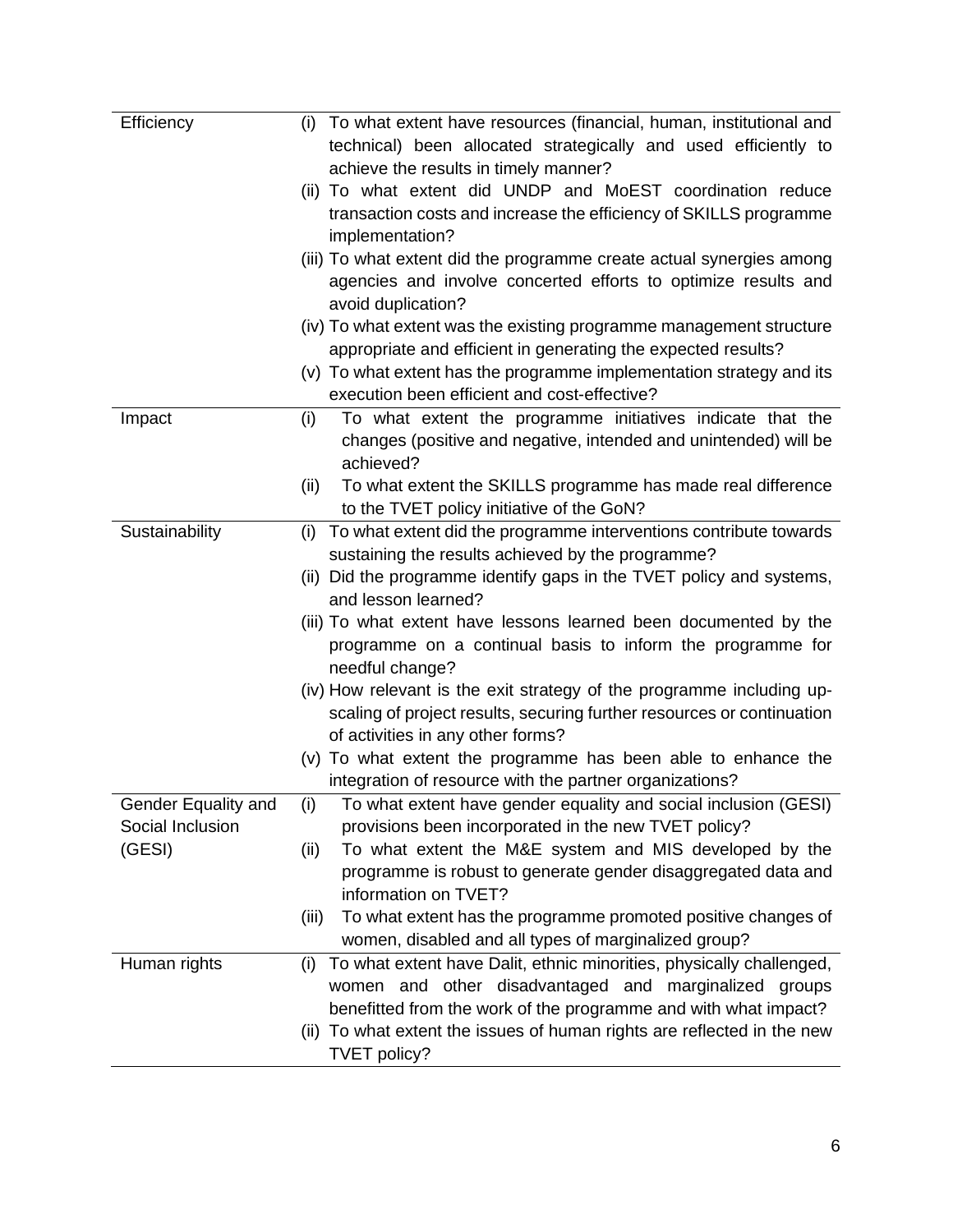#### **4. Methodology**

The evaluation methods suggested here are indicative only. The national evaluation consultant should review the methodology and propose the final methods and data collection tools as part of the inception report. The evaluation should build upon the available programme documents, field visits, interviews and discussions, which would provide an opportunity for more in-depth analysis and understanding of SKILLS programme. The evaluation consultant is expected to frame the evaluation using the criteria of relevance, effectiveness, efficiency and sustainability. The methods and tools should adequately address the issues of gender equality and social inclusion.

The national consultant must provide evidence-based information that is credible, reliable and useful. The consultant is also expected to follow a participatory and consultative approach ensuring close engagement with government counterparts, programme team, UNDP Country Office and other relevant key stakeholders. As mentioned above, the consultant will propose the most appropriate prevailing methodology to undertake the final evaluation of the programme. The evaluator will work closely with the UNDP CO team to undertake the evaluation adopting at least the following methods as given in Table 4.

Table 4 – Minimum Methods of Collecting Data

| Review of related    | The evaluation team is expected to carry out the following activities       |  |  |
|----------------------|-----------------------------------------------------------------------------|--|--|
| literature           | while reviewing the related literature:                                     |  |  |
|                      | Desk review of relevant literature<br>(i)                                   |  |  |
|                      | Review of programme documents of the SKILLS programme to<br>(ii)            |  |  |
|                      | gain acquittance with the programme and the situation of TVET               |  |  |
|                      | systems in the country.                                                     |  |  |
|                      | (iii) Review of existing sources of information (e.g., TVET Policy,         |  |  |
|                      | 2012; Comprehensive Education Policy, 2019; Meeting minutes;                |  |  |
|                      | United Nations Development Assistance Framework (UNDAF),                    |  |  |
|                      | 2018-2022; UNDP Country Programme Document (CPD), 2018-                     |  |  |
|                      | 2022; Study Reports; Knowledge Products, etc.).                             |  |  |
| <b>Interviews</b>    | A semi-structured interview questionnaire is suggested to conduct<br>(i)    |  |  |
|                      | Individual interviews with relevant stakeholders.                           |  |  |
|                      | (ii) The team will also follow appropriate sampling techniques with due     |  |  |
|                      | consideration of gender balance.                                            |  |  |
| <b>Field Visits</b>  | The evaluation team will carry-out necessary field visits (including<br>(i) |  |  |
|                      | province level visit, if necessary).                                        |  |  |
| Meetings/Discussions | Meetings and or discussions with MoEST, UNDP and SKILLS<br>(ii)             |  |  |
|                      | officials and other relevant stakeholders will also be suggested to         |  |  |
|                      | complement the information received from other sources and for              |  |  |
|                      | triangulation of information.                                               |  |  |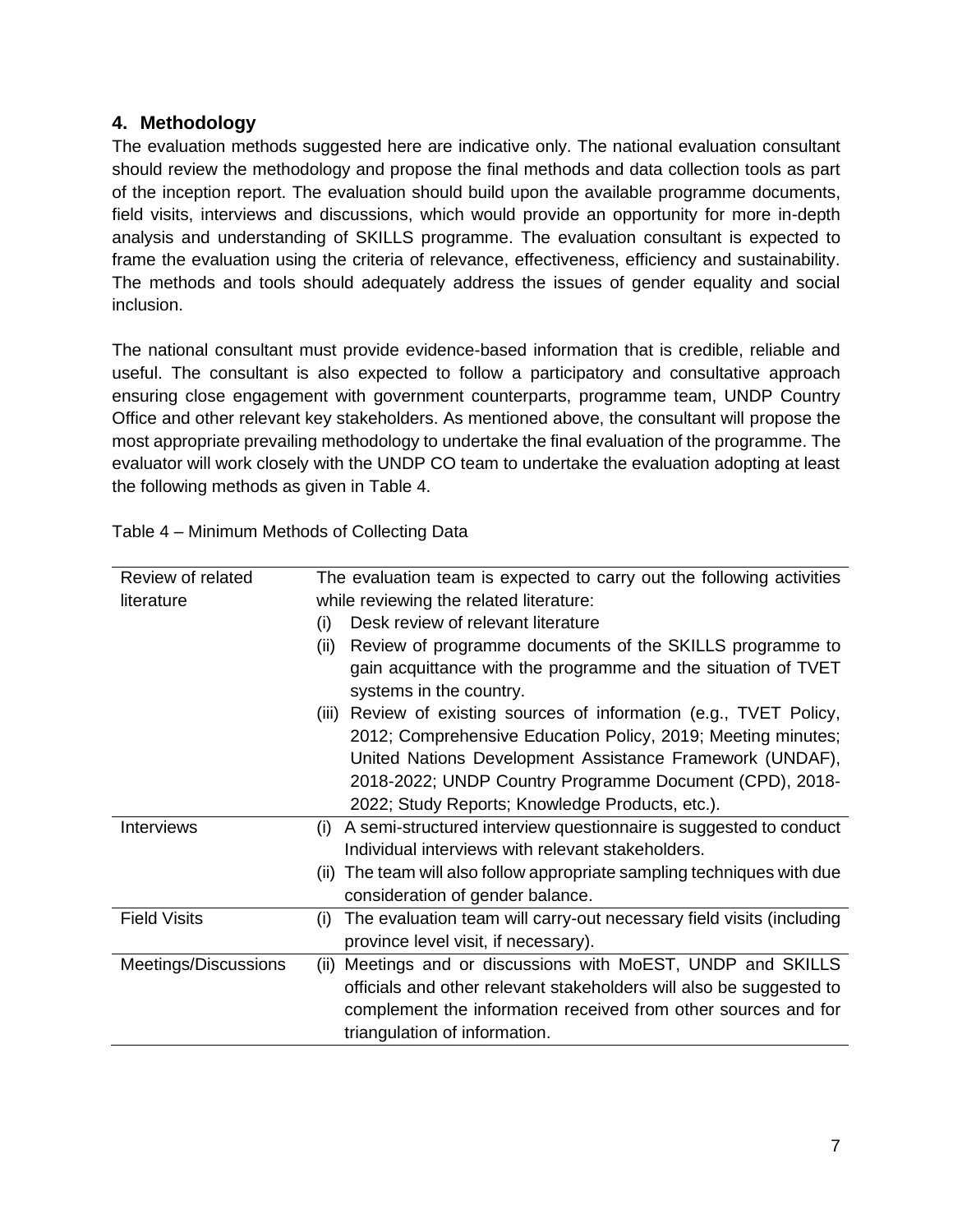The process/steps mentioned above should ensure that the most appropriate and relevant data are gathered for the above-mentioned objectives. Based on the analysis and findings, the recommendations should be provided for future direction of the programme or similar efforts.

The consultant will have to submit the final full report in English. The structure and content of the report should meet the requirements of the UNDP Evaluation Guideline.

The final methodological approach, including interview questionnaire and schedule, field visits, evaluation matrix and data to be used in the review should be clearly outlined in the inception report and fully discussed and agreed with UNDP. The evaluator should select the respondents using an appropriate sampling technique. While selecting the respondents, the evaluator should ensure gender balance.

## **5. Expected Deliverables**

By the end of the evaluation period, the consultant is subject to deliver the following deliverables, which are shown in Table 5.

| S. N.          | <b>Deliverables</b>        | <b>Descriptions</b>                                                                                                                                                                                                                                                                                                                                   |  |  |
|----------------|----------------------------|-------------------------------------------------------------------------------------------------------------------------------------------------------------------------------------------------------------------------------------------------------------------------------------------------------------------------------------------------------|--|--|
| 1              | Inception report           | report is subject to detail out the evaluator's<br>(i)<br>This.<br>understanding of what is being evaluated, why it is being<br>evaluated, and how (methodology) it will be adopted. The<br>inception report should also include a proposed schedule of<br>tasks, finalize the review methods, scope and data collection<br>and analysis instruments. |  |  |
| $\overline{2}$ | <b>Evaluation matrix</b>   | This matrix may include key criteria, indicators and questions to<br>capture and assess them.                                                                                                                                                                                                                                                         |  |  |
| 3              | Evaluation<br>briefing     | After completion of data collection, the review team should provide<br>preliminary debriefing and findings.                                                                                                                                                                                                                                           |  |  |
| 4              | Draft report               | This report may consist of major findings and recommendations for<br>internal discussion.                                                                                                                                                                                                                                                             |  |  |
| 5              | Mid-term<br>meeting minute | The preliminary findings should be presented to MoEST/SKILLS<br>and UNDP officials.                                                                                                                                                                                                                                                                   |  |  |
| 6              | Revised report             | The comments and changes by the consultant in response to the<br>draft report should be retained by the evaluator in form of audit trial<br>to show they have addressed comments. consultant in audit trail.                                                                                                                                          |  |  |
| $\overline{7}$ | Final draft report         | The final draft report should be submitted within the given timeline<br>with sufficient detail and quality.                                                                                                                                                                                                                                           |  |  |
| 8              | Final<br>meeting<br>minute | The consultant should organize a final meeting involving MoEST,<br>CTEVT, UNDP and other relevant stakeholders.                                                                                                                                                                                                                                       |  |  |

Table 5 - Expected Deliverables and Descriptions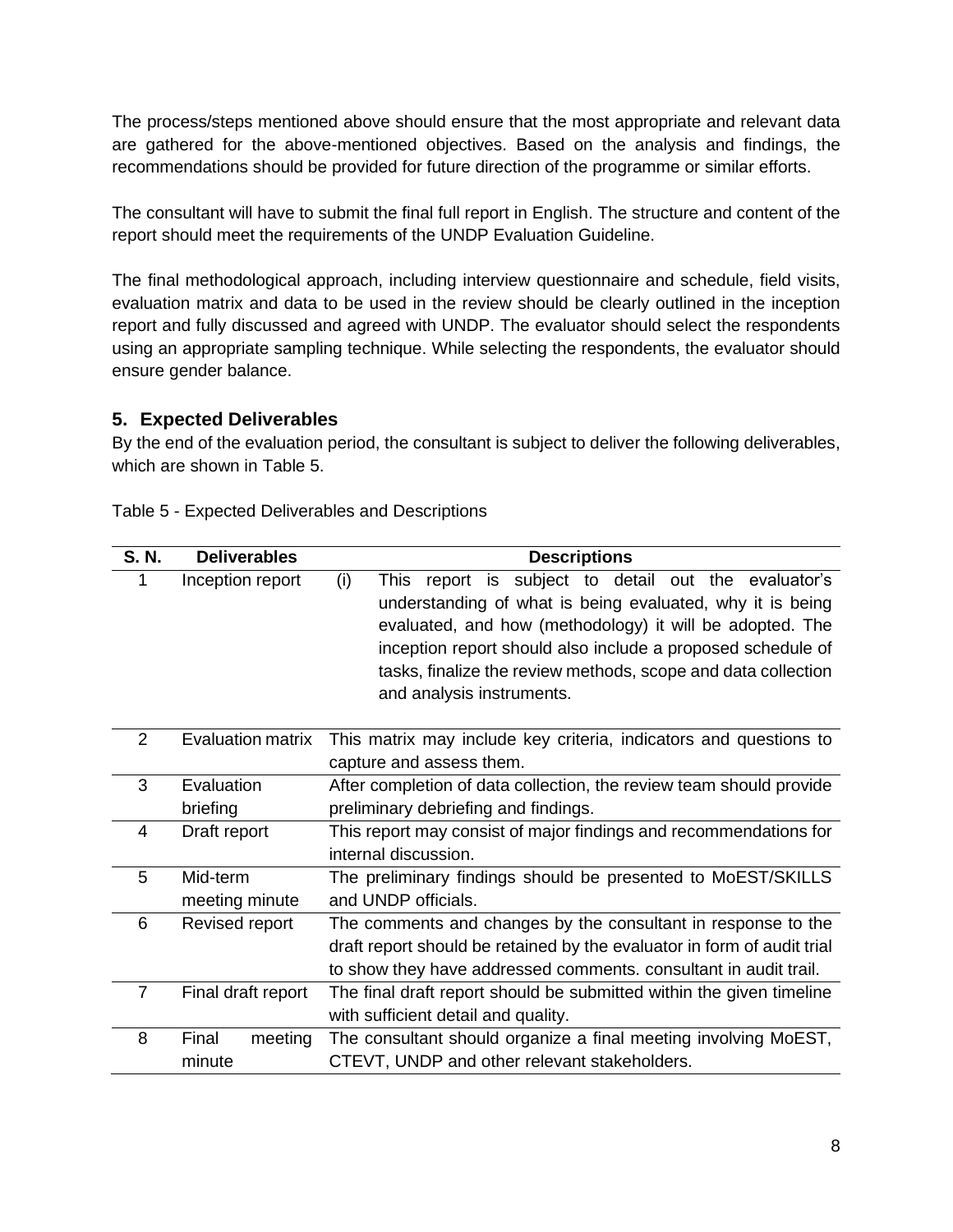# **6. Team Composition and Required Competencies**

The evaluation will be carried out by a national consultant. The person involved in any way in the design, management or implementation or advising any aspect of the intervention that is the subject of the evaluation will not be qualified. The evaluator will be selected by UNDP CO. The minimum requirements for the national consultant is given in Table 6.

Table 6 - National consultant and required competencies

| Title                        | National consultant                                                |  |  |
|------------------------------|--------------------------------------------------------------------|--|--|
| Duration                     | 21 Working Days                                                    |  |  |
| Qualifications               | At least Master's Degrees in TVET, Public Policy, Public           |  |  |
|                              | Management & Administration, Education, Social Sciences or         |  |  |
|                              | any other relevant subjects.                                       |  |  |
| Experiences                  | A minimum of 7 years of work experience of conducting<br>(i)       |  |  |
|                              | research activities, including mid-term/final evaluations of       |  |  |
|                              | Development<br><b>Partners</b><br>funded<br>Government<br>or       |  |  |
|                              | programmes/projects.                                               |  |  |
|                              | Extensive knowledge of, and experience in applying,<br>(ii)        |  |  |
|                              | qualitative research and evaluation methods.                       |  |  |
|                              | Experience of designing and leading reviews<br>(iii)<br>and        |  |  |
|                              | evaluations.                                                       |  |  |
|                              | Strong background of research and policy knowledge in<br>(iv)      |  |  |
|                              | TVET sub-sector would be an added advantage.                       |  |  |
| <b>Skills</b><br>and         | Data analysis skills.<br>(i)                                       |  |  |
| competencies                 | (ii) Process management skills such as facilitation/presentation   |  |  |
|                              | skills.                                                            |  |  |
|                              | (iii) Excellent analytical skills and communication skills.        |  |  |
|                              | (iv) Demonstrated excellent report writing skills in English       |  |  |
|                              | language.                                                          |  |  |
|                              | (v) Excellent computer skills, including use of data analysis      |  |  |
|                              | software.                                                          |  |  |
| <b>Roles</b><br>Major<br>and | Collect and review the relevant documents<br>(ii)                  |  |  |
| Responsibilities             | Finalize the review methods, scope and data collection<br>(iii)    |  |  |
|                              | and analysis instruments                                           |  |  |
|                              | Conduct interview with the selected target group, partners<br>(iv) |  |  |
|                              | and stakeholders in close coordination with MoEST.                 |  |  |
|                              | Conduct stakeholders and focus groups discussion to<br>(v)         |  |  |
|                              | collect, organize and synthesize the information<br>in             |  |  |
|                              | Kathmandu (also in provinces as per need).                         |  |  |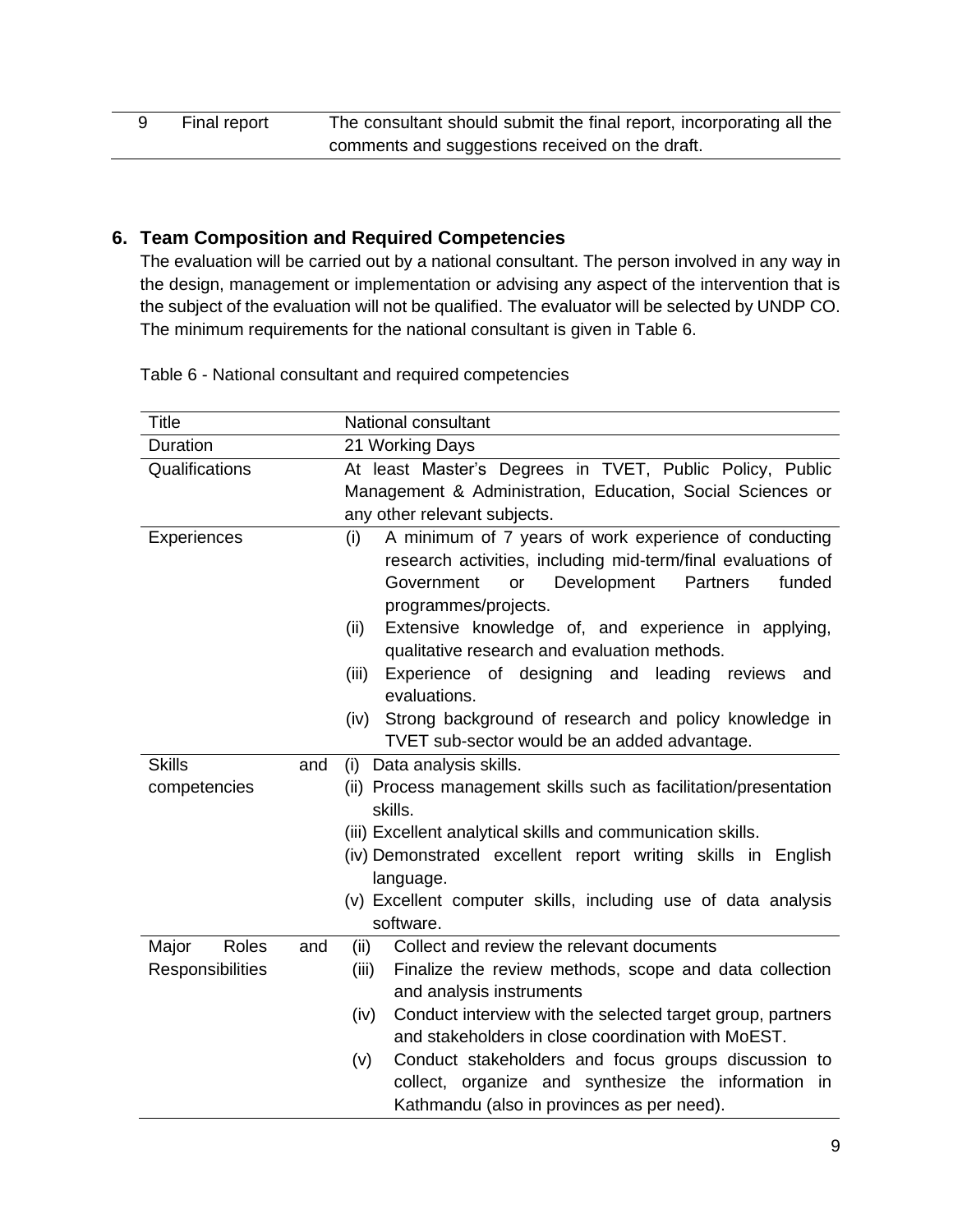#### **7. Ethical Consideration**

The evaluation consultant should follow the principles outlined in the UNEG - Ethical Guidelines for Evaluation. Under the ethical consideration, special care will be taken to respect the confidentiality of the information provided and rights to responding or not responding during the evaluation. The information and data assembled in this evaluation process will only be used for the evaluation purpose and not for other any kind of uses without the express authorization of UNDP and partners.

The Consultant will be held to the highest ethical standards and is required to sign a Code of Conduct upon acceptance of the assignment.

#### **8. Implementation Arrangements**

The UNDP CO Nepal will take the main responsibility of managing this final evaluation. The CO will issue necessary contracts and ensure quality management response and follow-up actions. The details of the implementation arrangement are described in Table 7.

| Who (Responsible)                       |          | What (Responsibilities)                                |  |  |
|-----------------------------------------|----------|--------------------------------------------------------|--|--|
| <b>UNDP</b><br>Programme<br>CO.<br>team | $\sf(1)$ | Prepare and approve ToR and selection criteria.        |  |  |
| includes DRR, Portfolio Manager         | (ii)     | Hire the national consultant by reviewing proposals    |  |  |
| (Inclusive Economic Growth), RBM        |          | and complete the recruitment process.                  |  |  |
| Analyst, Programme Management           | (111).   | Ensure the independent implementation of the           |  |  |
| Analyst,                                |          | evaluation process.                                    |  |  |
|                                         |          | (iv) Supervise, guide and provide feedback and         |  |  |
|                                         |          | comments to the evaluation consultant.                 |  |  |
|                                         | (V)      | Ensure quality of evaluation.                          |  |  |
| Programme Team (SKILLS)                 | (i)      | participation<br>relevant<br>οf<br>Identify and ensure |  |  |
|                                         |          | stakeholders.                                          |  |  |
|                                         | (ii)     | Arranging field visits and consultation meetings.      |  |  |
|                                         | (III)    | Participate in inception meeting, provide feedback     |  |  |
|                                         |          | and comments on draft inception report, and draft      |  |  |
|                                         |          | evaluation report.                                     |  |  |

Table 7 - Implementation Arrangements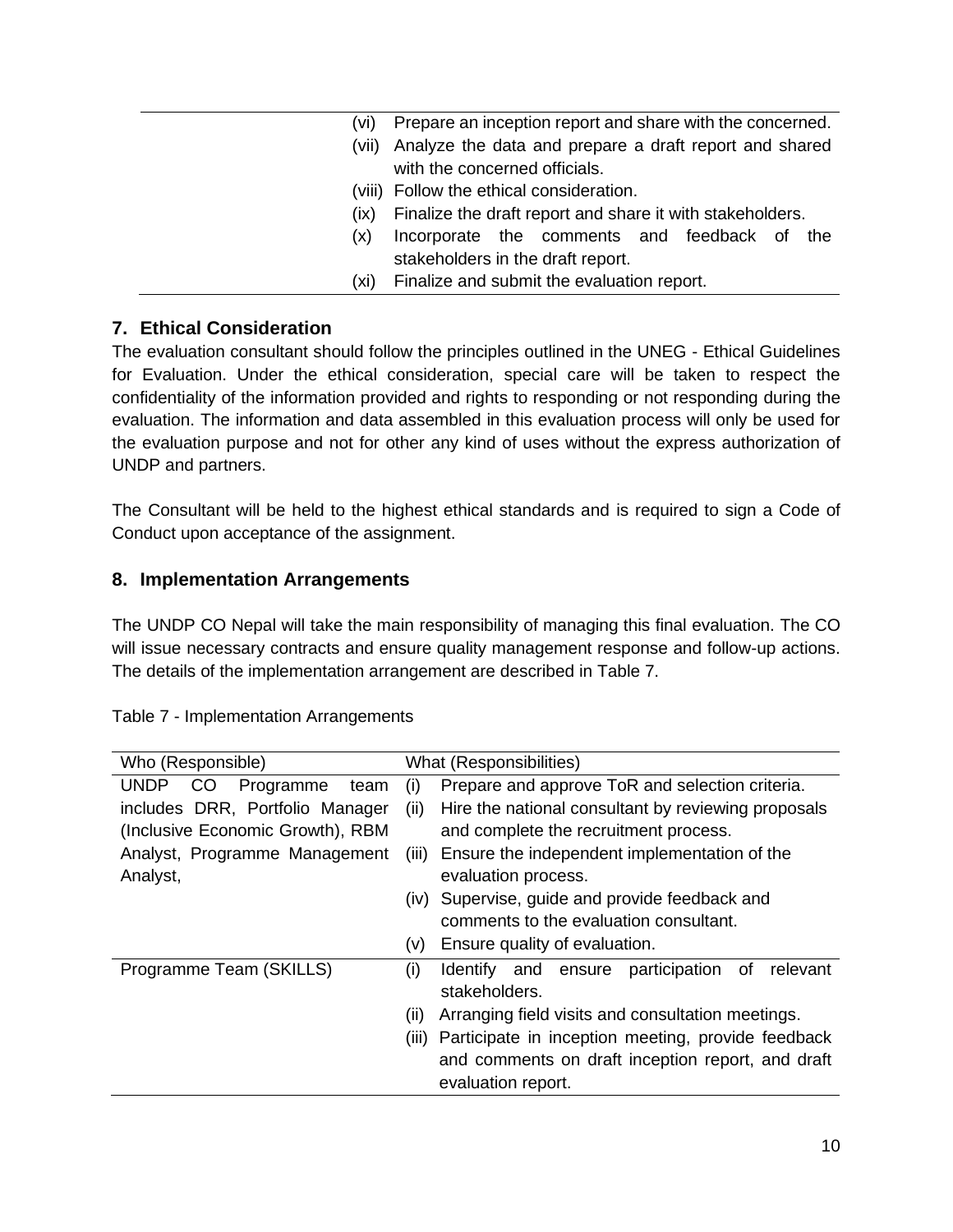|                              | (iv) Provide logistic support and overall facilitation to the |
|------------------------------|---------------------------------------------------------------|
|                              | evaluation consultant to carry-out the evaluation.            |
|                              | Provide management responses to the evaluation.<br>(V)        |
| <b>Evaluation Consultant</b> | Review the relevant documents.<br>(i)                         |
|                              | (ii) Develop and submit a draft and final inception           |
|                              | report                                                        |
|                              | (iii) Conduct evaluation.                                     |
|                              | (iv) Maintain ethical considerations.                         |
|                              | (v) Develop and submit a draft evaluation report              |
|                              | (vi) Organise meeting/consultation to discuss the draft       |
|                              | report                                                        |
|                              | (vii) Incorporate inputs and feedback in draft report         |
|                              | Submit final report with due consideration of<br>(viii).      |
|                              | quality and effectiveness                                     |
|                              | (ix) Organise sharing of final evaluation report              |

The RBM Analyst/Evaluation Manager will assure smooth, quality and independent implementation of the evaluation with needful support from portfolio/programme team.

The consultant will be briefed by UNDP upon arrival on the objectives, purpose and output of the evaluation. An oral debriefing by the consultant on the proposed work plan and methodology will be done and approved prior to the commencement of the evaluation process.

The evaluation will remain fully independent.

The consultant directly reports to the Evaluation Manager and/or Portfolio Manager of Inclusive Economic Growth of UNDP during the implementation of the evaluation. The final report will be signed off by Deputy Resident Representative of UNDP CO.

## **9. Activities and Timeframe**

The evaluation is subject to be conducted in 21 (Twenty-One) working days within the two months starting from the agreement date. Final report of this assignment is to be submitted not later than August 30, 2020. The proposed tasks/assignments are expected to be accomplished within the given timeframe as suggested in Table 8.

| <b>Activity</b>                                                            | <b>Number of</b><br><b>Days</b> | Month |  |
|----------------------------------------------------------------------------|---------------------------------|-------|--|
| <b>Preparation &amp; Initial Desk Review</b>                               |                                 | July  |  |
| Initial desk review of relevant documents and<br>design evaluation process | 2                               | X     |  |
| Briefing meeting                                                           |                                 | X     |  |
| Finalize and share the inception report                                    |                                 |       |  |

Table 8 - Timeframe and Tentative Schedule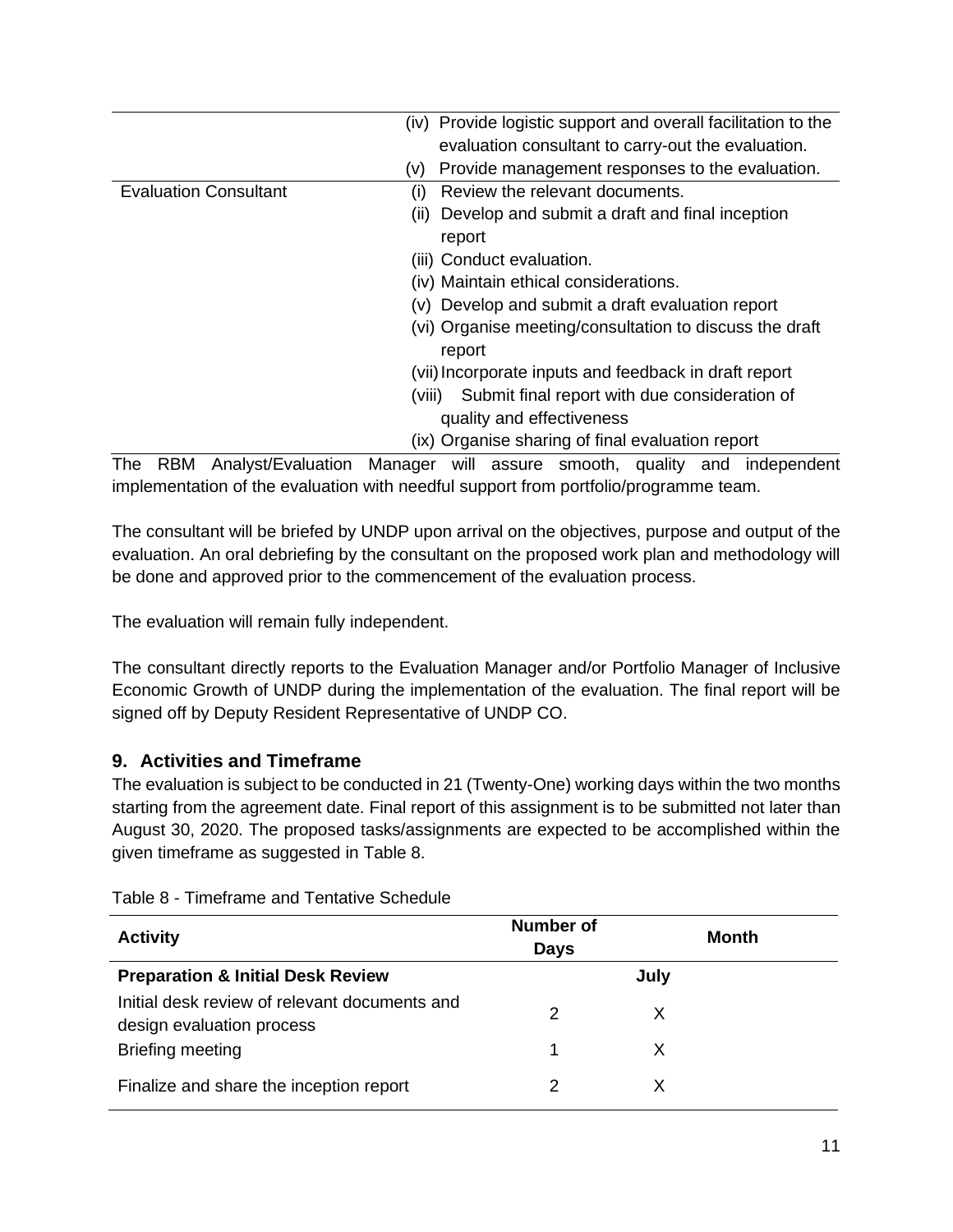| <b>Data Collection and Analysis</b>                                      |         |   | Augu<br>st |  |
|--------------------------------------------------------------------------|---------|---|------------|--|
| Stakeholders meetings and interviews                                     | 5       | X |            |  |
| <b>Field visits</b>                                                      | 2       | X |            |  |
| Analysis, preparation of draft report,<br>presentation of draft findings | 3       |   | X          |  |
| Stakeholders meeting to share the preliminary<br>findings                | 1       |   | X          |  |
| Finalize and share the evaluation report                                 |         |   |            |  |
| Prepare the final draft report and share in the<br>meeting               | 1       |   | X          |  |
| Finalize the report incorporating feedback                               | 2       |   | X          |  |
| Final meeting with key stakeholders to present<br>the findings           | 1       |   | X          |  |
| Submission of final report to UNDP                                       | 1       |   | X          |  |
| <b>Total</b>                                                             | 21 days |   |            |  |

## **10. Use of Evaluation Findings**

The evaluation findings and recommendations of the evaluation will be used by the MoEST and UNDP to learn lessons for future improvements, or to replicate good practices in future programmes/projects of similar types or for extension of the existing programme as per the need. Therefore, the evaluation report should provide critical findings and specific recommendations for future interventions.

## **11. Application Process and Selection Criteria**

The application submission procedure and its selection criteria will be developed while designing the Individual Consultant Service selection process and criteria.

## **12. Annexes**

The evaluation consultant should include the following lists of documents/information as annexes in the final report.

| List      | 0f | relevant           | (i)   | Programme document of the SKILLS project.                    |
|-----------|----|--------------------|-------|--------------------------------------------------------------|
|           |    | documents reviewed | (ii)  | TVET Policy 2012 and Comprehensive Education Policy, 2019.   |
| b٧        |    | the consultant     | (iii) | Reports of Policy Dialogue, High-Level TVET Task Force,      |
| including |    |                    |       | Concept notes, Study reports and other knowledge products of |
|           |    |                    |       | <b>SKILLS.</b>                                               |

Table 9 - Suggested List of Annexes